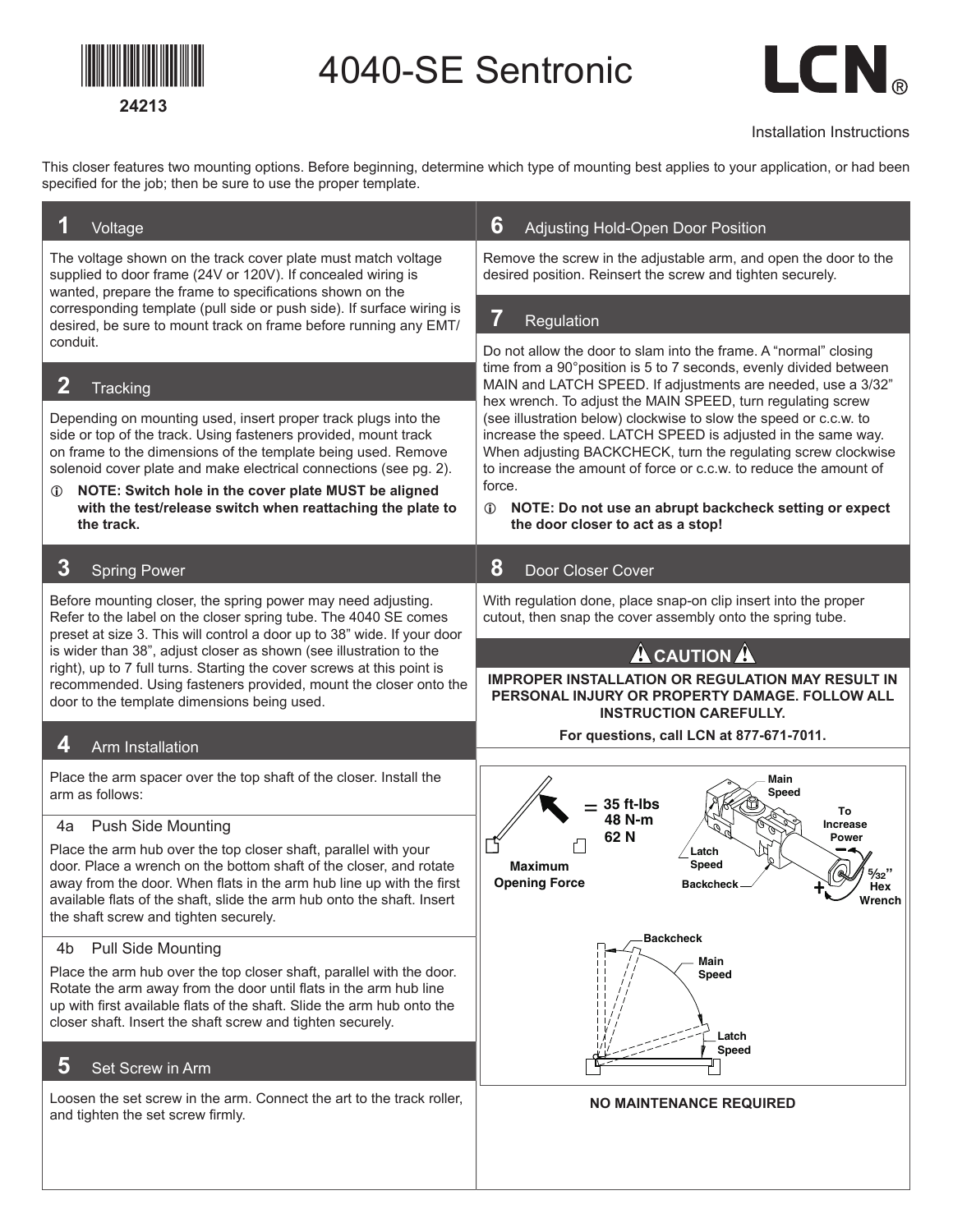

## **Hold Open Force Adjustment:**

Locate the hold-open adjustment screw in the diagram above. For greater hold-open force, insert a socket screw key wrencyh (included in the screwpack), and turn clockwise. To decrease the amount of hold-open force, turn the screw counter-clockwise. Turn a maximum of 4 turns.

## **Electrical checkout**

- 1. With power on, open the door complete. The door should remain in the open position. If the door does not stay open, Check the electrical input.
- 2. Push the release test switch. The door should close immediately. Open the door to the hold-open position, and let it remain there.
- 3. The system should be checked at frequent intervals.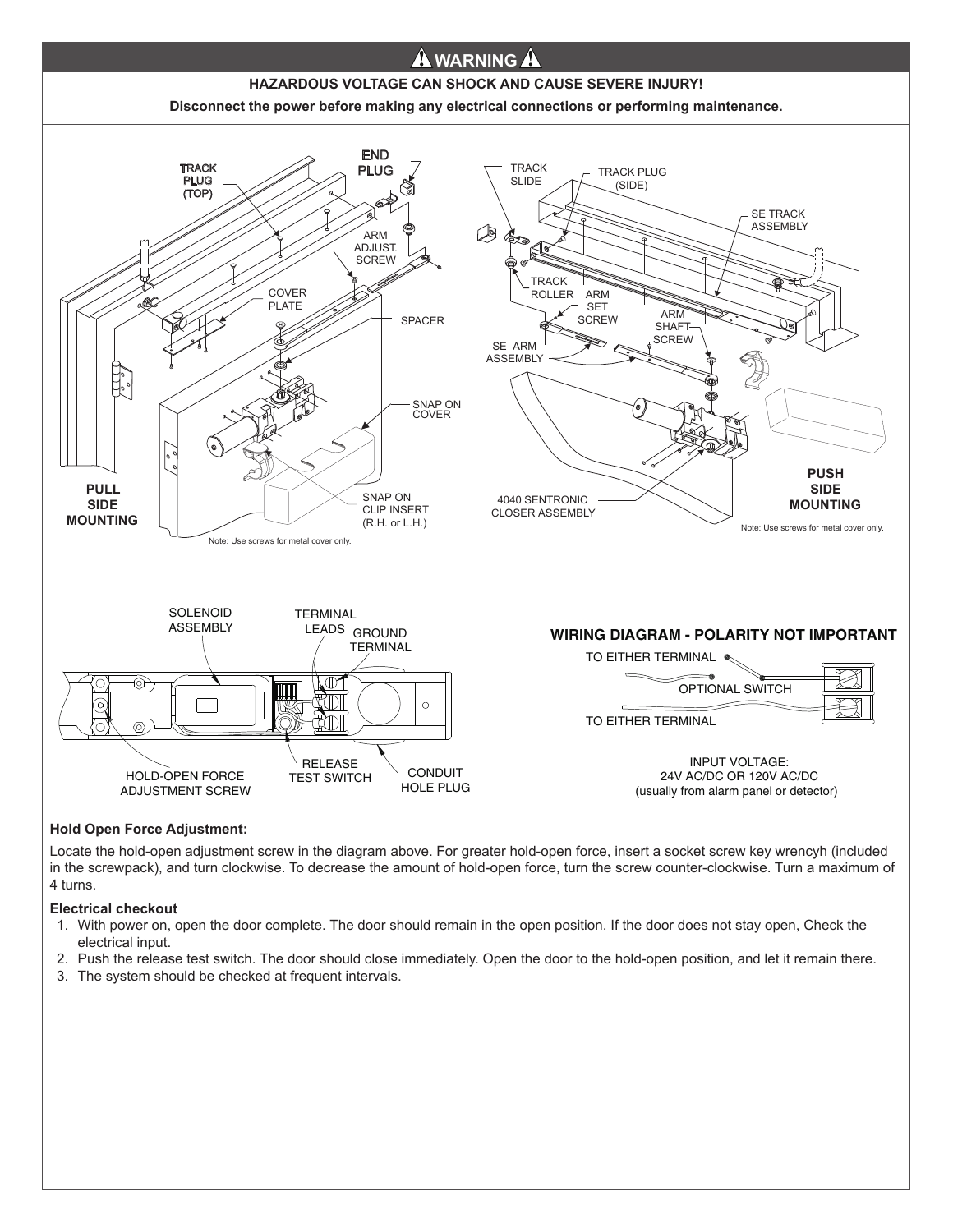

- 5. Reinforcing per ANSI/SDI-100 is recommended for hollow metal doors and frames.
- 6. If the swing clear hinges are being used, consult the factory.

| Inch | '/4 | $\frac{9}{16}$ | $\frac{5}{8}$ |    | '/я | ٠<br>$\frac{1}{2}$ | $-4.4$<br>$\frac{1}{32}$ | $\rightarrow$<br>1/n<br>c | .<br>$1/\alpha$<br>- | $\sim$ $\rightarrow$ $\prime$<br>$1/\mu$ | $\sim$ 7<br>$\frac{1}{8}$<br>- |    |              |            |     | $\degree$ %      | 26 <sup>3</sup><br>৺৪ |
|------|-----|----------------|---------------|----|-----|--------------------|--------------------------|---------------------------|----------------------|------------------------------------------|--------------------------------|----|--------------|------------|-----|------------------|-----------------------|
| M.M. |     | $\sqrt{ }$     | ີ             | つに | 29  | 32                 | 34                       | 28                        | -<br>54              | $- -$<br><u>_</u><br>ັ                   | 70<br>ັ                        | 76 | $\cap$<br>∪∠ | ໍດາ<br>ے ا | 152 | 0.47<br><u>_</u> | 670                   |